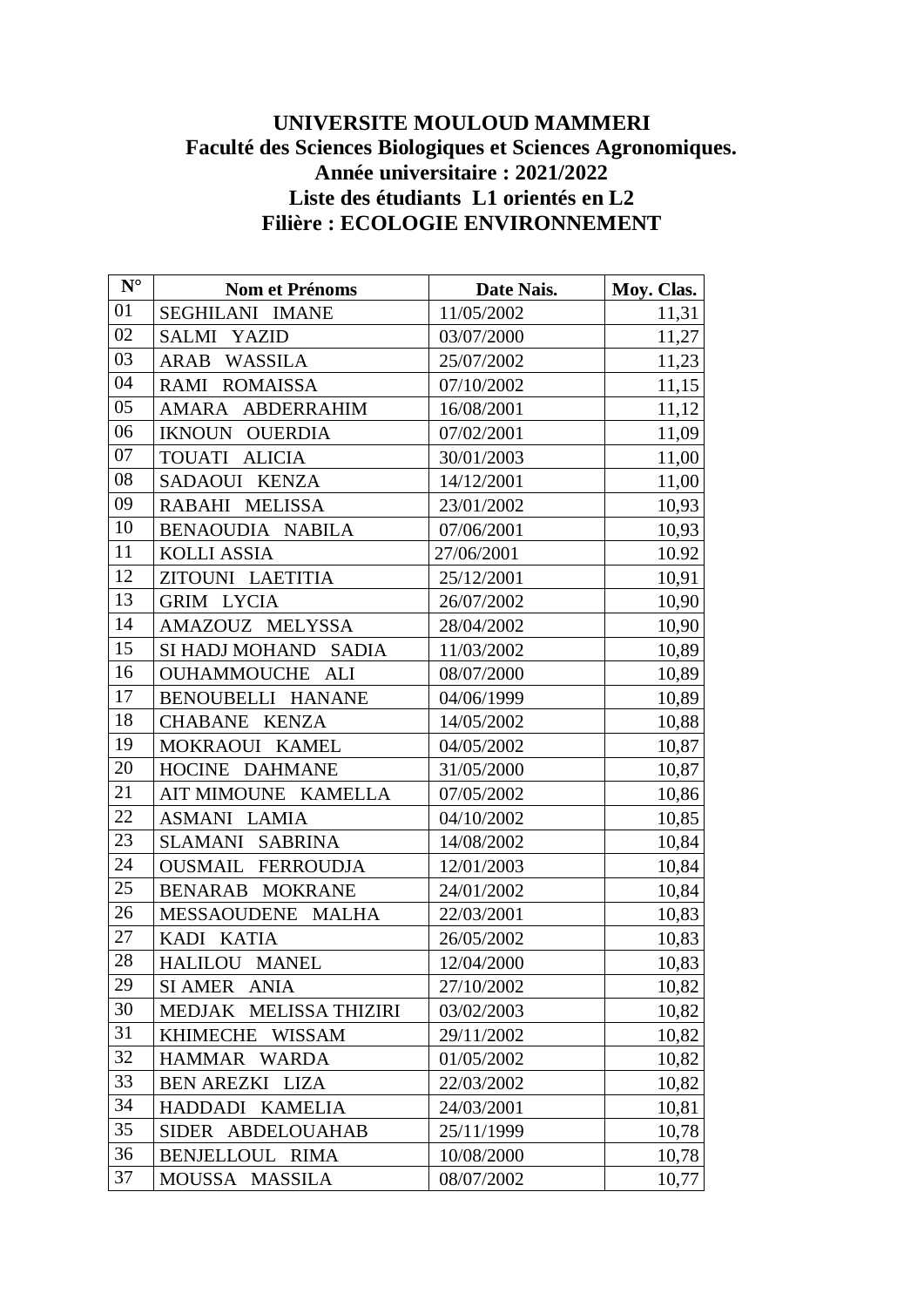| 38 | LOUNIS DJOUHER                       | 24/08/2001 | 10,77 |
|----|--------------------------------------|------------|-------|
| 39 | HADDAD KATHIA                        | 24/07/2002 | 10,76 |
| 40 | SADAOUI OUNISSA                      | 30/06/2002 | 10,75 |
| 41 | LAGAB FERROUDJA                      | 25/11/2001 | 10,74 |
| 42 | ISSAD ABDENNOUR                      | 14/07/2002 | 10,71 |
| 43 | BOUAZIZ YAMINA                       | 05/08/2000 | 10,71 |
| 44 | KHELOUI LILIA                        | 30/12/2002 | 10,70 |
| 45 | ZADOUD SOFIE AZIZA                   | 25/11/2002 | 10,69 |
| 46 | ZERROUKI SONIA                       | 19/06/2002 | 10,68 |
| 47 | MAKHLOUF CHAHINEZ                    | 28/06/1998 | 10,68 |
| 48 | BENABIDALLAH MERIEM                  | 30/06/2002 | 10,68 |
| 49 | MOUHOUBI IMENE                       | 17/02/2003 | 10,67 |
| 50 | HEROUI Cylia                         | 01/01/1999 | 10,67 |
| 51 | AMROUNI DELIA                        | 03/08/2001 | 10,67 |
| 52 | SALMI MYASSA                         | 11/04/2002 | 10,66 |
| 53 | <b>ABDI GHILES</b>                   | 19/07/2000 | 10,65 |
| 54 | YAHIAOUI CHAHRAZED                   | 02/01/2001 | 10,61 |
| 55 | KHETTAB HOCINE                       | 08/04/2002 | 10,61 |
| 56 | HAMANI LAMIA                         | 06/09/2001 | 10,61 |
| 57 | <b>OUMAOUCHE YANIS</b>               | 06/07/2002 | 10,60 |
| 58 | SAHOUANE MELINA                      | 10/09/2001 | 10,58 |
| 59 | LAKAMA MELISSA                       | 17/05/2001 | 10,58 |
| 60 | BOUABDELLAH YANIS                    | 26/08/1998 | 10,58 |
| 61 | BETTAHAR KAMELIA                     | 06/10/2002 | 10,58 |
| 62 | BECHEUR KENZA                        | 13/09/1998 | 10,58 |
| 63 | AMOUR KATIA                          | 14/01/2002 | 10,58 |
| 64 | <b>BOUTRAA THILELLI</b>              | 25/12/2002 | 10,56 |
| 65 | BOUKHOUFANE IMANE                    | 12/07/2002 | 10,56 |
| 66 | MESSAOUDENE SARAH                    | 21/09/1999 | 10,53 |
| 67 | MEROUANE KARIM                       | 19/08/1998 | 10,53 |
| 68 | MAHIOUZ SARAH                        | 13/03/2003 | 10,53 |
| 69 | KHELOUFI LYNA                        | 18/11/2001 | 10,53 |
| 70 | HADJ SAID YANI                       | 21/10/2001 | 10,53 |
| 71 | <b>BILEK REBIHA</b>                  | 12/07/2002 | 10,53 |
| 72 | <b>MESSAID</b><br><b>LISA</b>        | 07/01/2001 | 10,51 |
| 73 | SADJI AMOKRANE                       | 11/08/2001 | 10,50 |
| 74 | MOUSSI YANIS                         | 12/07/2002 | 10,50 |
| 75 | KOLLI ASSIA                          | 27/06/2001 | 10,50 |
| 76 | ARKAM MAHMOUD                        | 28/06/2002 | 10,46 |
| 77 | RAHMOUNI MELISSA                     | 17/08/2001 | 10,44 |
| 78 | BERCHICHE TASSADIT                   | 26/01/2002 | 10,43 |
| 79 | <b>BOUZIDA KENZA</b>                 | 02/02/1998 | 10,41 |
| 80 | ALIA LIZA                            | 19/03/2002 | 10,40 |
| 81 | <b>GACI MALIKA</b>                   | 22/02/1998 | 10,38 |
| 82 | <b>BEN SAID</b><br><b>ABDESSALEM</b> | 31/03/2000 | 10,36 |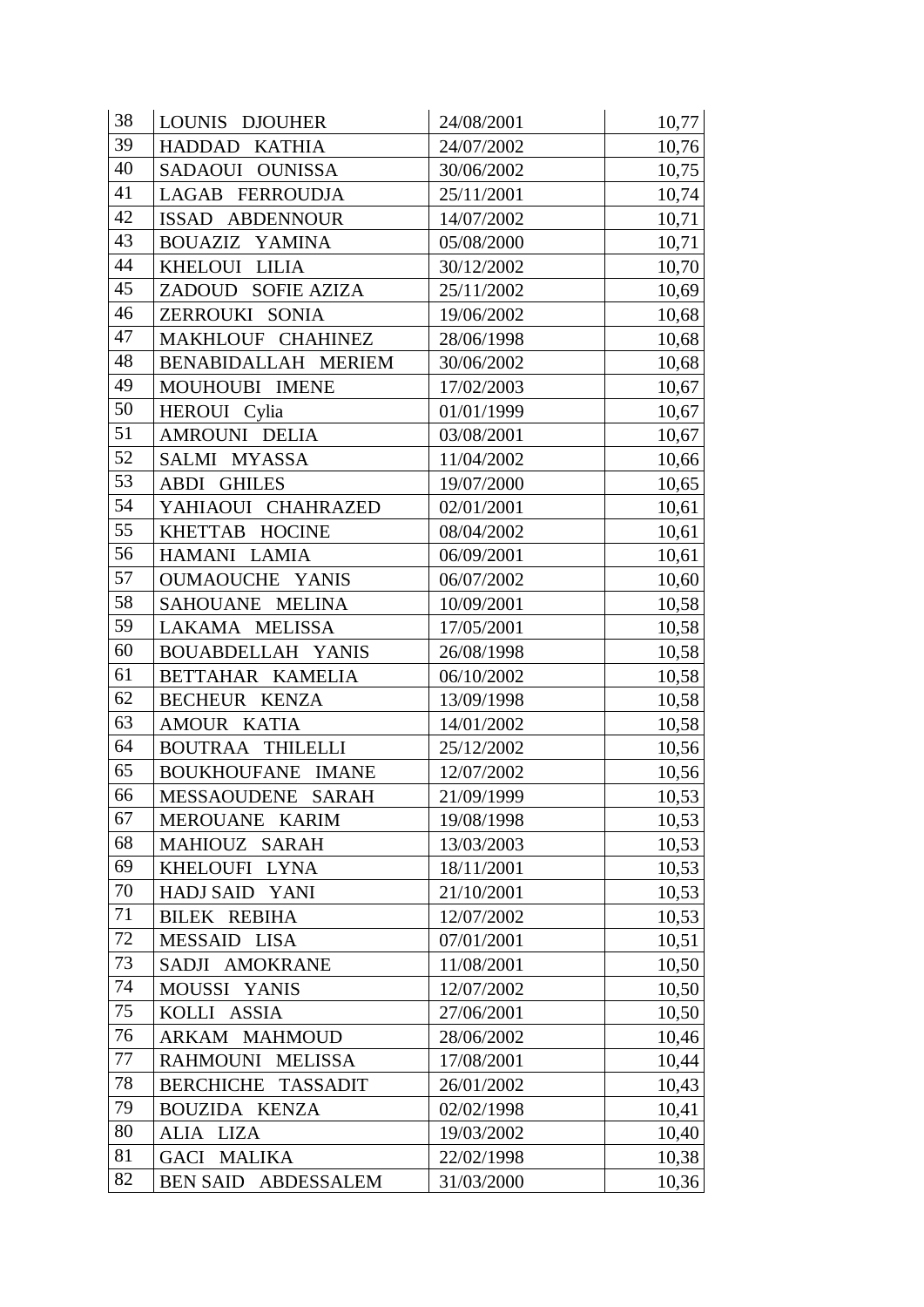| 83  | DRIF CYLIA              | 26/10/2002 | 10,34 |
|-----|-------------------------|------------|-------|
| 84  | BOUKHENNOUFA AMAR       | 22/12/2001 | 10,34 |
| 85  | ARIB RABAH              | 28/12/2001 | 10,29 |
| 86  | DJEBARRI SADIA          | 09/01/1997 | 10,28 |
| 87  | HANED KAISSA            | 16/12/2001 | 10,27 |
| 88  | REHAB RIHAM             | 21/01/2003 | 10,26 |
| 89  | NADJI KENZA             | 15/01/2000 | 10,25 |
| 90  | AIT CHALAL BAKER        | 22/08/2002 | 10,25 |
| 91  | SERBOUH MAHIEDDINE      | 06/08/2001 | 10,24 |
| 92  | <b>IDDIR CHAHINAZ</b>   | 11/03/2002 | 10,24 |
| 93  | HELLAL FERROUDJA        | 09/01/2002 | 10,21 |
| 94  | TAREB HOCINE            | 17/10/1999 | 10,20 |
| 95  | BENDAOUI KENZA          | 31/10/1999 | 10,17 |
| 96  | MECHAREK TAOUS          | 24/05/2000 | 10,16 |
| 97  | RABET BILAL             | 24/03/2001 | 10,15 |
| 98  | HAMLAOUI AMEL           | 29/05/2000 | 10,15 |
| 90  | <b>BENLARBI IHSSANE</b> | 10/11/2002 | 10,15 |
| 91  | CHIBAH SOFIANE          | 26/02/2000 | 10,13 |
| 92  | ABDEDOU TASSADIT        | 06/03/2000 | 10,13 |
| 93  | AMOUKRANE FATMA         | 01/05/2002 | 10,12 |
| 94  | TITOUCHE KENZA          | 17/04/2000 | 10,10 |
| 95  | BETTAHAR FARIZA         | 05/06/2002 | 10,10 |
| 96  | BENNOUR SAFIA           | 10/01/2001 | 10,07 |
| 97  | ALIANE TASSADIT         | 22/07/2002 | 10,07 |
| 98  | MEHAL MOULOUD           | 04/06/2001 | 10,05 |
| 99  | CHALLAL ALI             | 05/07/2003 | 10,05 |
| 100 | AMIAR HANANE            | 22/01/2002 | 10,04 |
| 101 | AIT MEDJBER CYLIA       | 13/04/2001 | 10,02 |
| 102 | MAHIOUS FAIZA           | 29/12/2002 | 09,98 |
| 103 | ZERMANI NOUARA          | 18/12/2001 | 09,97 |
| 104 | KECHID LIZA             | 18/12/2002 | 09,97 |
| 105 | <b>DAOUDI</b><br>LINA   | 08/07/2002 | 09,97 |
| 106 | MOKRANI OUERDIA         | 16/07/2000 | 09,95 |
| 107 | BOUAZIZ MASSINISSA      | 22/04/2002 | 09,94 |
| 108 | SADEG KATIA             | 18/05/2001 | 09,93 |
| 109 | MESSAOUDI SABRINA       | 10/03/2002 | 09,93 |
| 110 | LAMARA SEKOURA          | 03/03/2003 | 09,92 |
| 111 | KEDDACHE SARAH          | 23/01/2002 | 09,92 |
| 112 | BELKESSA GHANIA         | 24/07/2002 | 09,89 |
| 113 | SAIDANI AMAR            | 08/04/1998 | 09,88 |
| 114 | <b>CHENENE LOUISE</b>   | 14/09/2003 | 09,87 |
| 115 | ZAMOUM HANINE           | 18/01/2001 | 09,85 |
| 116 | DOUANI FEYROUZ          | 10/10/2002 | 09,85 |
| 117 | BEN AREZKI KENZA        | 02/01/2001 | 09,84 |
| 118 | SI HADJ MOHAND FATIHA   | 07/06/2001 | 09,80 |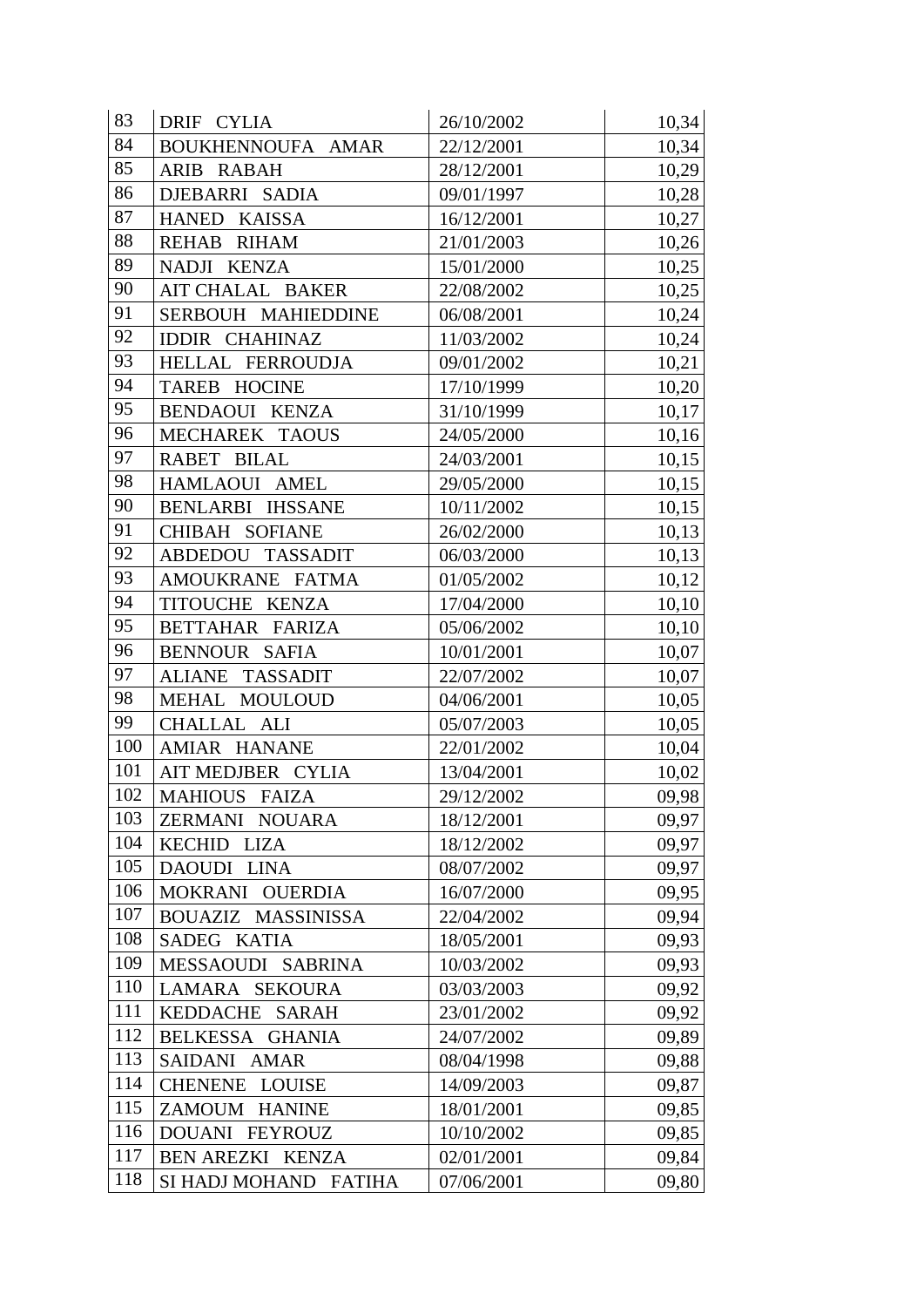| 119 | SEMAANI KATIA                   | 09/04/2001 | 09,80 |
|-----|---------------------------------|------------|-------|
| 120 | CHALAH ALI                      | 01/02/2001 | 09,77 |
| 121 | HALIT WISSEM                    | 26/07/2001 | 09,66 |
| 122 | <b>ACHROUF KATIA</b>            | 13/02/1999 | 09,65 |
| 123 | AMMAR LOUNAS                    | 29/08/2002 | 09,61 |
| 124 | AMOURA KACI                     | 24/09/1997 | 09,60 |
| 125 | <b>BOUZIDI ZIDANE</b>           | 26/06/2001 | 09,59 |
| 126 | AMIROUCHE YAMINA                | 23/10/1999 | 09,58 |
| 127 | LOUNES RANIA                    | 11/11/2002 | 09,58 |
| 128 | BEN SI SAID MELISSA             | 18/04/2001 | 09,57 |
| 129 | MESSAOUDI RADHIA                | 19/12/2002 | 09,56 |
| 130 | <b>OULD TALEB ALDJIA</b>        | 12/10/2001 | 09,55 |
| 131 | AYAD NACER                      | 04/02/1998 | 09,55 |
| 132 | BOUKHALFA LAETICIA              | 07/08/2002 | 09,54 |
| 133 | HAMDACHE KAHINA                 | 21/07/2001 | 09,53 |
| 134 | BELKADI LYDIA                   | 04/06/2001 | 09,53 |
| 135 | MEDAH KATIA                     | 19/01/2002 | 09,50 |
| 136 | <b>BOUHADOUN KAMELEA</b>        | 14/10/1999 | 09,48 |
| 137 | SEFFAL AKLI                     | 27/05/1997 | 09,46 |
| 138 | YAHIAOUI KHEDOUDJA              | 27/03/1996 | 09,44 |
| 139 | <b>DJOUAB FERHAT</b>            | 30/07/2001 | 09,43 |
| 140 | DRIF SLIMANE                    | 03/12/2002 | 09,42 |
| 141 | TALAH LILA                      | 24/11/2002 | 09,40 |
| 142 | BENTCHAKAL MALHA                | 28/05/2002 | 09,39 |
| 143 | LOUNAS FATIHA                   | 19/01/1997 | 09,38 |
| 144 | AMMARKHODJA AKLI                | 16/05/2003 | 09,35 |
| 145 | ABDERRAHMANI LYTICIA            | 09/12/1999 | 09,34 |
| 146 | AMROUNI BOUDJEMAA               | 31/08/2002 | 09,31 |
| 147 | <b>OUKACI MELKHIR</b>           | 19/01/2002 | 09,27 |
| 148 | ISSOLAH LYDIA                   | 20/01/2001 | 09,27 |
| 149 | ALI AMMAR LYDIA                 | 23/06/2002 | 09,26 |
| 150 | SAHNOUN LEITICIA                | 04/11/2000 | 09,26 |
| 151 | KHIAR MEHDI                     | 27/12/2001 | 09,24 |
| 152 | AKMOUSSI AMEL                   | 06/03/1998 | 09,23 |
| 153 | AMIRAT AGHILES                  | 13/08/1999 | 09,19 |
| 154 | <b>IDIRI LILA</b>               | 21/11/2001 | 09,17 |
| 155 | <b>BERSI NADJET</b>             | 29/03/1999 | 09,17 |
| 156 | INGRACHEN AMEL                  | 18/10/2002 | 09,16 |
| 157 | KHELFAOUI KENZA                 | 19/04/2001 | 09,16 |
| 158 | TAHAROUNT HANANE                | 16/07/1999 | 09,14 |
| 159 | <b>BELHADJ ASSIA</b>            | 12/05/1998 | 9,14  |
| 160 | <b>MERABTENE</b><br><b>DINA</b> | 25/11/2001 | 09,14 |
| 161 | MEDDOURE NOUR EL                |            |       |
|     | <b>HOUDA</b>                    | 03/03/2001 | 09,14 |
| 162 | MEGCHICHE HANANE                | 10/11/1999 | 09,11 |